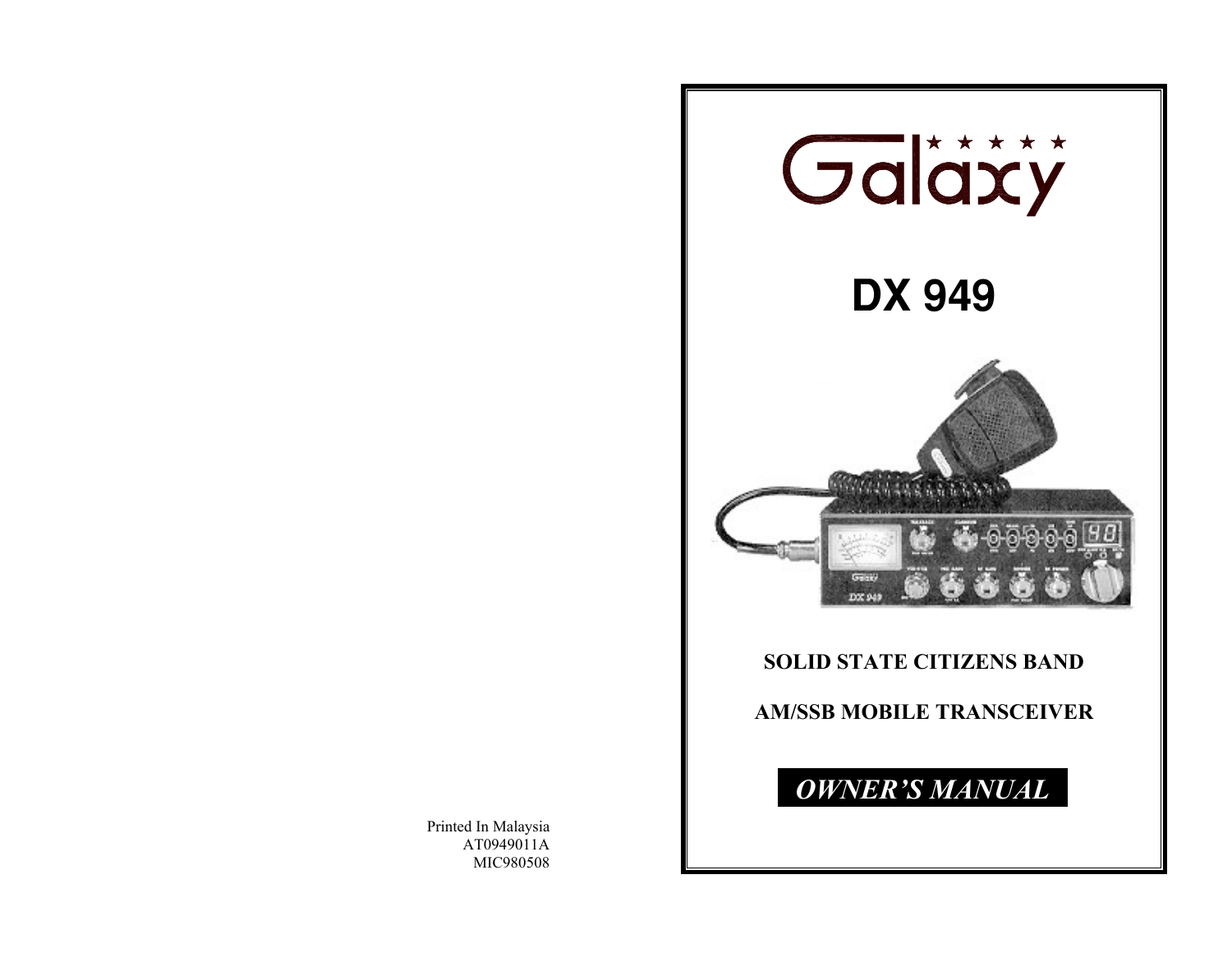## **TABLE OF CONTENTS**

| Specifications |  |  |  |  |  |  |  |  |  |  |  |  |  |  |  |  |  |  |  |  |  |  |  |  |  |  |  |  |  |  |  |  |  |  |  |  |
|----------------|--|--|--|--|--|--|--|--|--|--|--|--|--|--|--|--|--|--|--|--|--|--|--|--|--|--|--|--|--|--|--|--|--|--|--|--|
|----------------|--|--|--|--|--|--|--|--|--|--|--|--|--|--|--|--|--|--|--|--|--|--|--|--|--|--|--|--|--|--|--|--|--|--|--|--|

### **Installation**

| 3              |
|----------------|
| $\overline{4}$ |
| $\overline{4}$ |
|                |
| 6              |

## **Operation**

| Control Functions                         | 7  |
|-------------------------------------------|----|
| Front Panel                               | 7  |
|                                           | 10 |
| Frequency List                            | 11 |
| Procedure To Receive And Transmit         | 12 |
| Receiving SSB Signals                     | 13 |
| Alternate Microphones And Installation    | 15 |
| Maintenance And Adjustment                | 18 |
| A Few Rules That Should Be Obeyed         | 19 |
| How Your CB Can Serve You                 | 19 |
| Use Channel 9 For Emergency Messages Only | 20 |
|                                           | 21 |
|                                           |    |

## **SPECIFICATIONS**

# **GENERAL**

| Channels                   | 40                                     |
|----------------------------|----------------------------------------|
| <b>Frequency Range</b>     | $26.965 \sim 27.405$ MHz               |
| Emission                   | AM/USB/LSB                             |
| <b>Frequency Control</b>   | Phase-Lock-loop (PLL) Synthesizer      |
| <b>Frequency Stability</b> | $0.001\%$                              |
| <b>Temperature Range</b>   | $-30^{\circ}$ C to $+50^{\circ}$ C     |
| Input Voltage              | 13.8 VDC                               |
| Antenna Impedance          | 50 Ohms                                |
| Speaker Impedance          | 8 Ohms                                 |
| Size                       | $77/8$ " (W) x 9 1/4" (D) x 2 1/8" (H) |
| Weight                     | 5.5 lbs.                               |
|                            |                                        |

## **TRANSMITTER**

| RF Power Output            | AM:4W:USB/LSB:12WPEP |
|----------------------------|----------------------|
| Frequency Response         | 300 to 2500 Hz       |
| <b>Frequency Tolerance</b> | $0.005\%$            |
| <b>Spurious Emission</b>   | Better Than -55 dB   |
| Unwanted Sideband          | Better Than -55 dB   |
|                            |                      |

## **RECEIVER**

| Sensitivity for 10 dB $(S+N)/N$ | AM: 0.5 uV ; USB/LSB: 0.25 uV          |
|---------------------------------|----------------------------------------|
| <b>Squelch Sensitivity</b>      | Less Than $0.5$ uV                     |
| Audio Power Output              | $2W$ @ 10% Distortion                  |
| Image Rejection Ratio           | $-65$ dB                               |
| AGC Figure of Merit             | 100 mV for 10dB Change in Audio Output |
| Audio Response                  | 300 to 2500 Hz                         |
| <b>Clarifier Range</b>          | $\pm 1.0$ KHz                          |
|                                 |                                        |

(SPECIFICATIONS SUBJECT TO CHANGE WITHOUT NOTICE)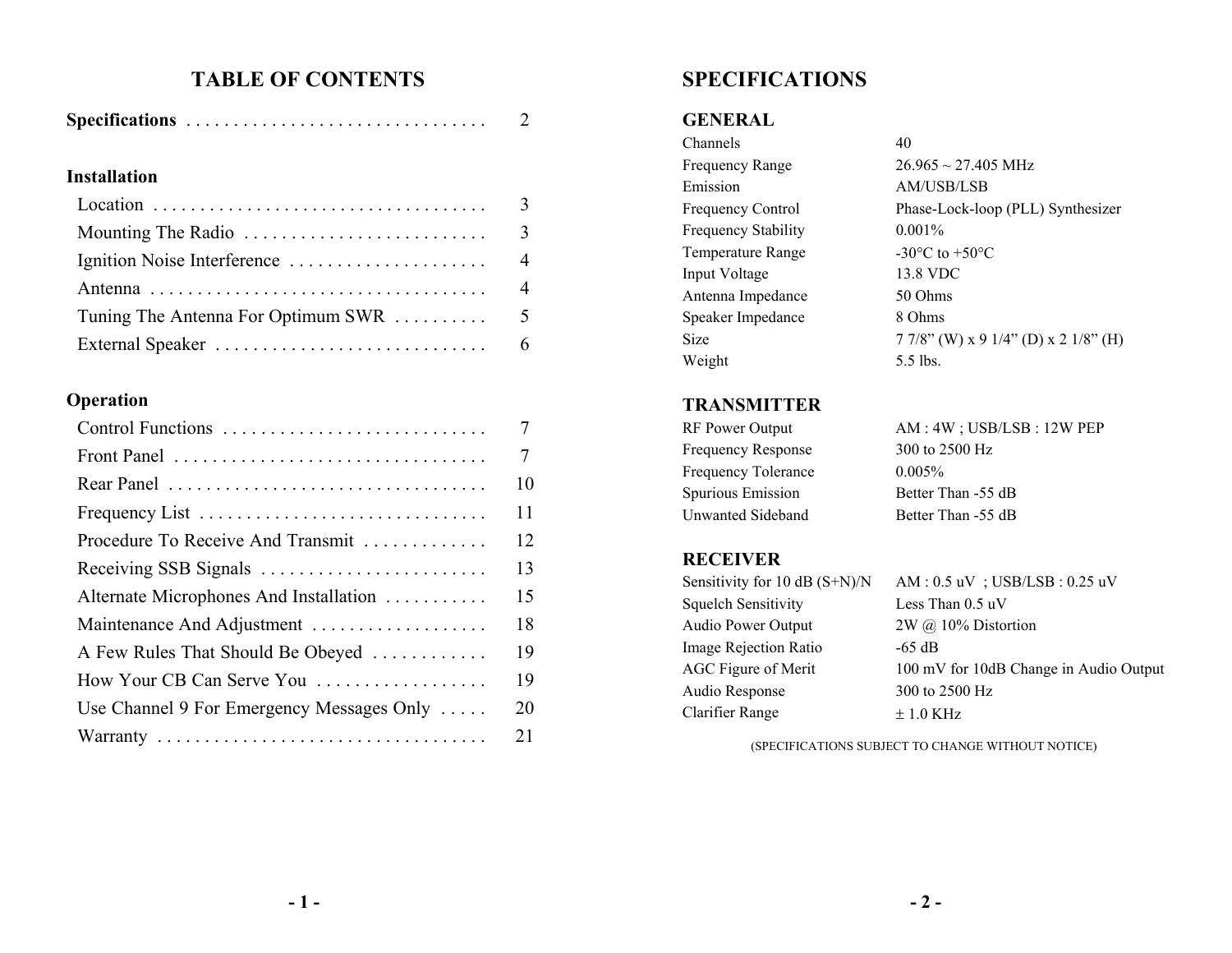# **INSTALLATION**

### **LOCATION**

Plan the location of the transceiver and microphone bracket before starting the installation. Select a location that is convenient for operation and does not interfere with the driver or passengers. In automobiles, the transceiver is usually mounted the dash panel with the microphone bracket beside it.

### **MOUNTING THE RADIO**

The transceiver is supplied with a universal mounting bracket. When mounting the bracket and radio to your car, make sure it is mechanically strong. Also, provide a good electrical grounding connection to the chassis of the vehicle. Proceed as follows to mount the transceiver:

- 1. After you have determined the most convenient location in your vehicle, hold the transceiver with mounting bracket in the exact location desired. If nothing will interfere with mounting it in the desired position, remove the mounting bolts. Before drilling the holes, make sure nothing will interfere with the installation of the mounting bolts.
- 2. Connect the antenna cable plug to the standard receptacle on the rear panel. Most transceiver antennas are terminated with a type PL-259 plug and mate with the ANT receptacle.
- 3. Connect the red DC power input wire (with the fuse) to +13.8V DC. This wire extends from the rear panel. In automobile installation, +13.8V DC is usually obtained from the accessory contact on the ignition switch. This prevent the set being left on accidentally when the driver leaves the car and also permits operating the unit without the engine running. Locate the accessory contact on most ignition switches by tracing the power wire from the AM broadcast receiver in the car.
- 4. Connect the black lead to –13.8V DC. This is usually the chassis of the car. Any convenient location with good electrical contact (remove paint) may be used.
- 5. Mount the microphone bracket on the right side of the transceiver or near the transceiver, using two screws supplied. When mounting in an automobile, place the bracket under the dash so that microphone is readily accessible.

## **IGNITION NOISE INTERFERENCE**

Use of a mobile receiver at low signal levels is normally limited by the presence of electrical noise. The primary source of noise in automobile installation is from the generator and ignition system in the vehicle. Under most operating conditions, when signal level is adequate, the background noise does not present a serious problem. Also, when extremely low level signals are being received, the transceiver may be operated with vehicle engine turned off. The unit requires very little current and therefore will not significantly discharge the vehicle battery.

Even though the transceiver has ANL and NB controls, in some installations ignition interference may be high enough to make good communications impossible. The electrical noise may come from several sources. Many possibilities exist as variations between vehicles require different solutions to reduce the noise.

### **ANTENNA**

A vertically polarized, quarter-wavelength whip antenna provides the most reliable operation and greatest range. Shorter, loaded-type whip antennas are more attractive, compact and adequate for applications where the maximum possible distance is not required. Also, loaded whips do not present the problems of height imposed by a full quarter-wavelength whip.

Mobile whip antennas utilize the metal body of the vehicle as a ground plane. When mounted at a corner of the vehicle they are slightly directional, in the direction of the body of the vehicle. For all practical purpose, however, the radiation pattern is nondirectional. The slight directional characteristic will be observed only at extreme distances. A standard antenna connector (type SO-239) is provided on the transceiver for easy connection to a standard PL-259 cable termination.

If the transceiver is not mounted on a metal surface, it is necessary to run a separate ground wire from the unit to good metal electrical ground in the vehicle. When installed in a boat, the transceiver will not operate at maximum efficiency without a ground plate, unless the vessel has a steel hull.

Before installing the transceiver in a boat, consult your dealer for information regarding an adequate grounding system and prevention of electrolysis between fittings in the hull and water.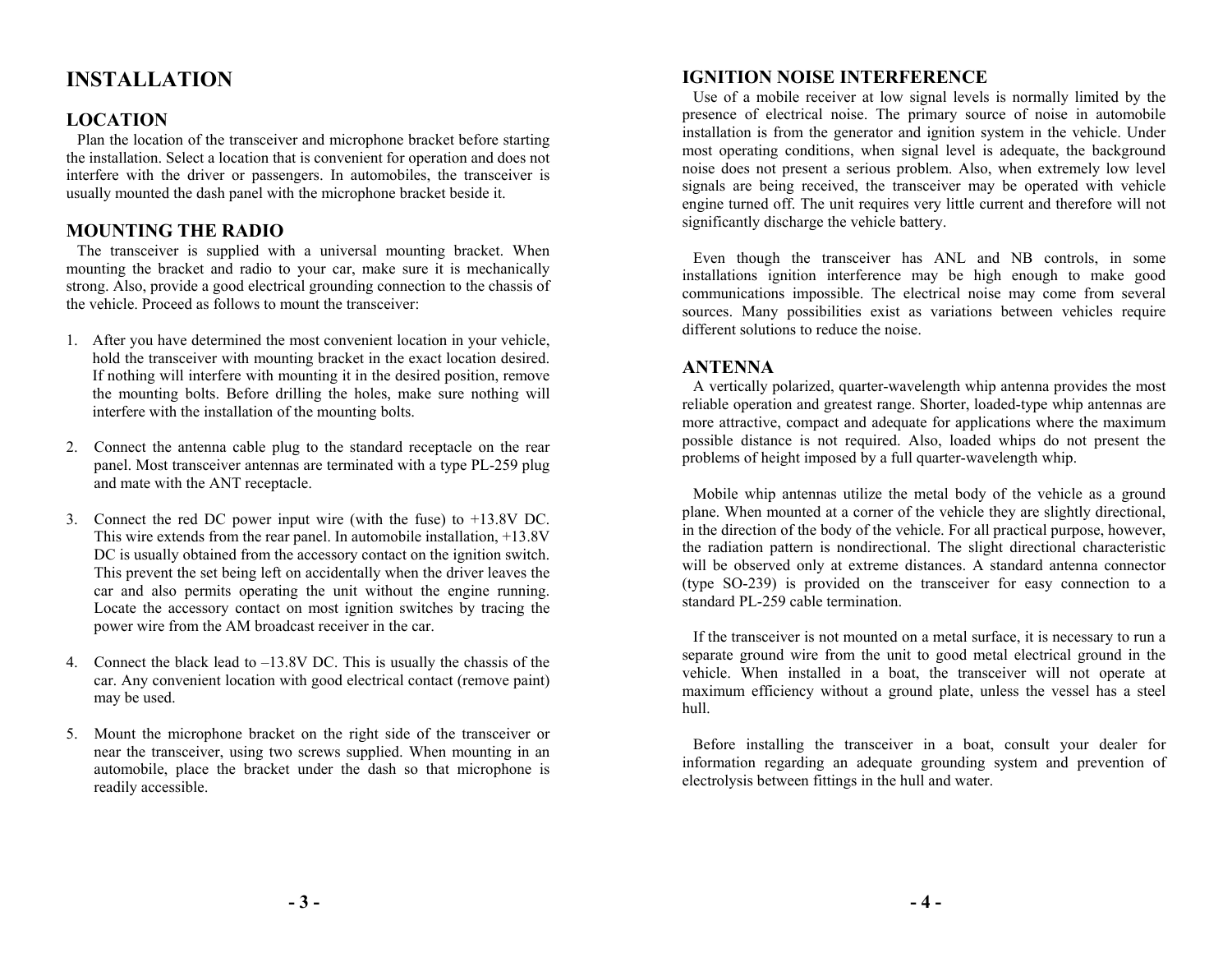## **TUNING THE ANTENNA FOR OPTIMUM S.W.R**

Since there is such a wide variety of base and mobile antennas, this section will strictly concern itself to the various types of mobile adjustable antennas.

Because the antenna length is directly related to the channel frequency, it must be tuned to resonate optimally on all channels of the transceiver. Channel 1 requires a longer antenna than Channel 40 because it is a lower frequency.

 Due to the various methods of adjusting antennas for proper S.W.R., we have chosen what we think is the optimum method:

#### **A. Antenna with adjustment screws (set screws).**

- 1. Start with the antenna extended and tighten the set screw lightly enough so that the antenna can be lightly tapped with your finger for easy adjustment.
- 2. Set your transceiver to Channel 20. Press the PTT (push-to-talk) switch, and tap the antenna (making it shorter). The S.W.R meter will show a lower reading each time the antenna is tapped. By continuing to shorten the antenna, you will notice the S.W.R reading will reach a low point and then start rising again. This means that you have passed the optimum point for Channel 20.

Extend the antenna a short distance and again follow the procedure above. When the lowest point has been reached, switch to Channel 1 and then to Channel 40 and compare S.W.R readings. They should be almost equal.

#### **NOTE**

#### *The proper setting is achieved when the SWR is 1.5 or below, and when it has the same reading for channels 1 and 40.*

#### **B. Antennas which must be cut to proper length**

- 1. Follow the same procedure as above, but adjust the length by cutting in 1/8" increments until a good match is obtained.
- *2. Be very careful not to cut too much at one time, as once it is cut, it can no longer be lengthened.*
- 3. The whip is easily cut by filing a notch all the way around and breaking the piece off with pliers.

If you're having difficulties in adjusting your antenna, check the following:

- a. All doors must be closed when adjusting the antenna
- b. Make sure the antenna base is grounded.
- c. Check your coaxial cable routing (it may be pinched when routed into the car)
- d. Try a different location in your car (keeping in mind the radiation pattern you wish.)
- e. Is the antenna perfectly vertical?
- f. Try a different location in your neighborhood. Stay away from large metal objects when adjusting (metal telephone or lamp post, fences, etc.)

### **NOTE**

*The transceiver will operate into an SWR of 2 to 1 indefinitely and sustain an SWR of 20 : 1 for a maximum of 5 minutes at rated operating conditions.* 

### **EXTERNAL SPEAKER**

The external speaker jack (EXT SP.) on the rear panel is used for remote receiver monitoring. The external speaker should have 8 ohms impedance and be able to handle at least 4 watts. When the external speaker is plugged in, the internal speaker is disconnected.

### **PUBLIC ADDRESS**

To use the transceiver as a public address system, connect an external 8 ohms speaker (4 watts minimum) to the PA. SP. jack located on the rear panel. Direct speaker away from the microphone to prevent acoustic feedback. Physical separation or isolation of the microphone and speaker is important when operating the PA at high output levels.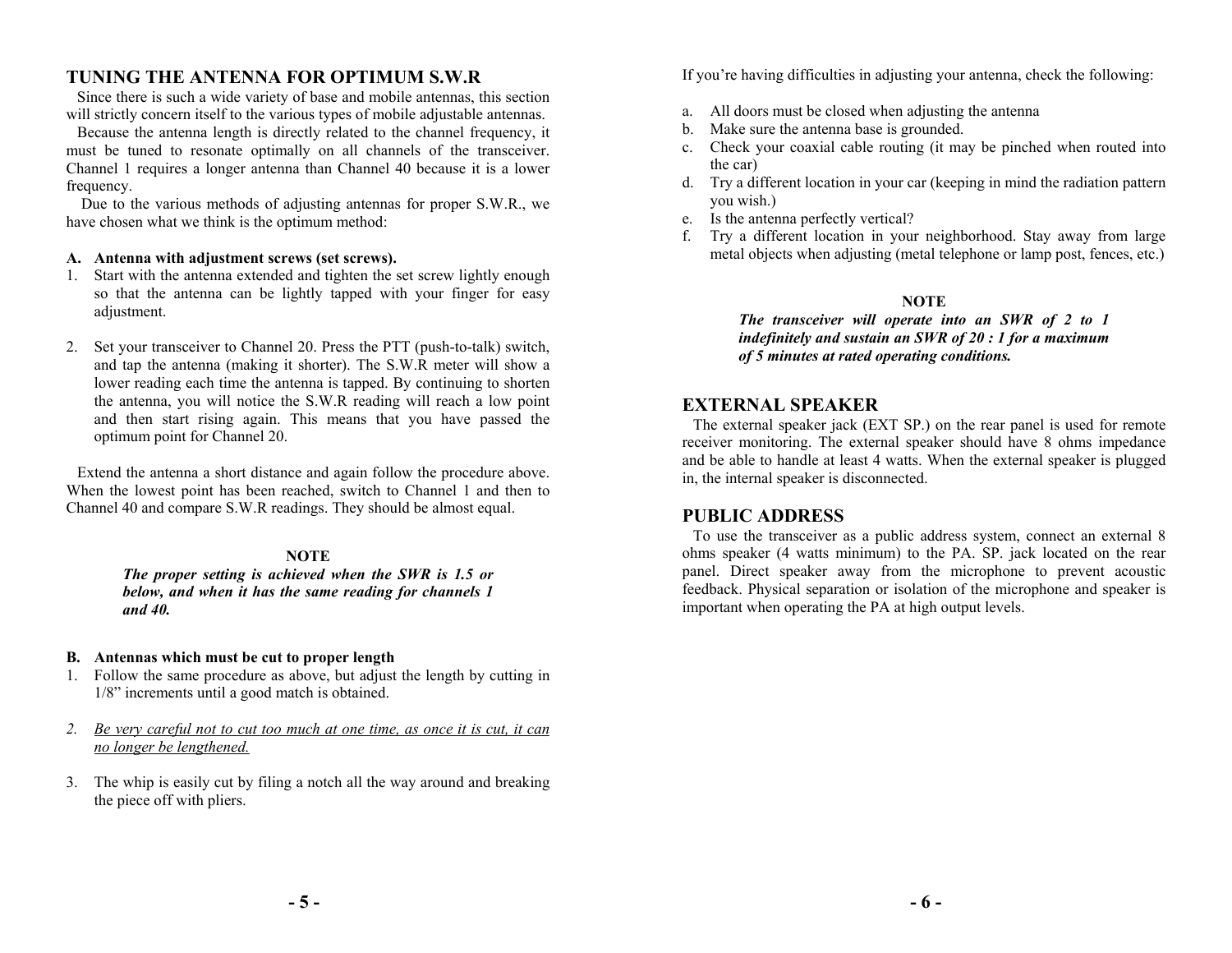## **OPERATION CONTROL FUNCTIONS FRONT PANEL**



- **1. ON/OFF VOLUME CONTROL :** Turn clockwise to apply power to the radio and to set the desired listening level.
- **2. SQUELCH CONTROL :** This control is used to control or eliminate receiver background noise in the absence of an incoming signal. For maximum receiver sensitivity, it is desired that the control be adjusted only to the point where the receiver background noise is eliminated. Turn fully counter-clockwise, then slowly clockwise until the receiver noise disappears. Any signal to be received must now be slightly stronger than the average received noise. Further clockwise rotation will increase the threshold level which a signal must overcome in order to be heard. Only strong signals will be heard at maximum clockwise setting.
- **3. MIC GAIN/R.B. :** Adjusts the microphone gain in the transmit and PA modes. This controls the gain to the extent that full talk power is available several inches away from the microphone. In the PUBLIC ADDRESS (PA) mode, the control functions as the volume control. Pushing this knob turns the Roger Beep on and off. When the Roger Beep is on, the radio transmits an audio tone at the end of your transmission. This indicates the end of your transmission so that people who are having trouble hearing you will know that you are done speaking. As a courtesy to others, use the Roger Beep only when necessary.
- **4. RF GAIN CONTROL :** This control is used to reduce the gain of the receive amplifier under strong signal conditions.
- **5. DIMMER CONTROL :** This knob controls the level of brightness for the meter lamp and the channel display. Also, pushing this knob turns the meter lamp and the display LED's on and off.
- **6. RF POWER CONTROL :** This control allows the user to adjust RF power output.
- **7. CHANNEL SELECTOR :** This control is used to select a desired transmit and receive channel.
- **8. FRONT PANEL METER :** The Front Panel Meter allows the user to monitor signal strength, RF output power, SWR level and the AM Modulation level.
- **9. TALKBACK CONTROL :** Pushing this knob turns the Talkback circuit on and off. Adjust this knob for desired volume of Talkback. This is used to monitor your own voice. For example, you could use this feature to compare different microphones.
- **10. CLARIFIER :** Allows tuning of the receive frequency above or below the channel frequency by up to 1.0 KHz. Although this control is intended primarily to tune in SSB signals, it may be used to optimize AM signals.
- **11. SWR/MOD/PWR SWITCH :** This switch controls the function of the meter during the transmit mode. In the "SWR" position, the meter indicates the Standing Wave Ratio (SWR) of your antenna. There are no adjustments because the SWR circuit in this radio calibrates itself automatically. When the switch is in the "MOD" position, the green scale on the meter indicates your percentage of modulation. This operates in AM only, not in SSB. When this switch is in "PWR" position, the meter indicates your power output.
- **12. NB/ANL/OFF SWITCH :** In the "ANL" position, the Automatic Noise Limiter is activated. In the "NB/ANL" position, the Noise Blanker is also activated. The Noise Blanker is very effective in eliminating repetitive impulse noise such as ignition interference.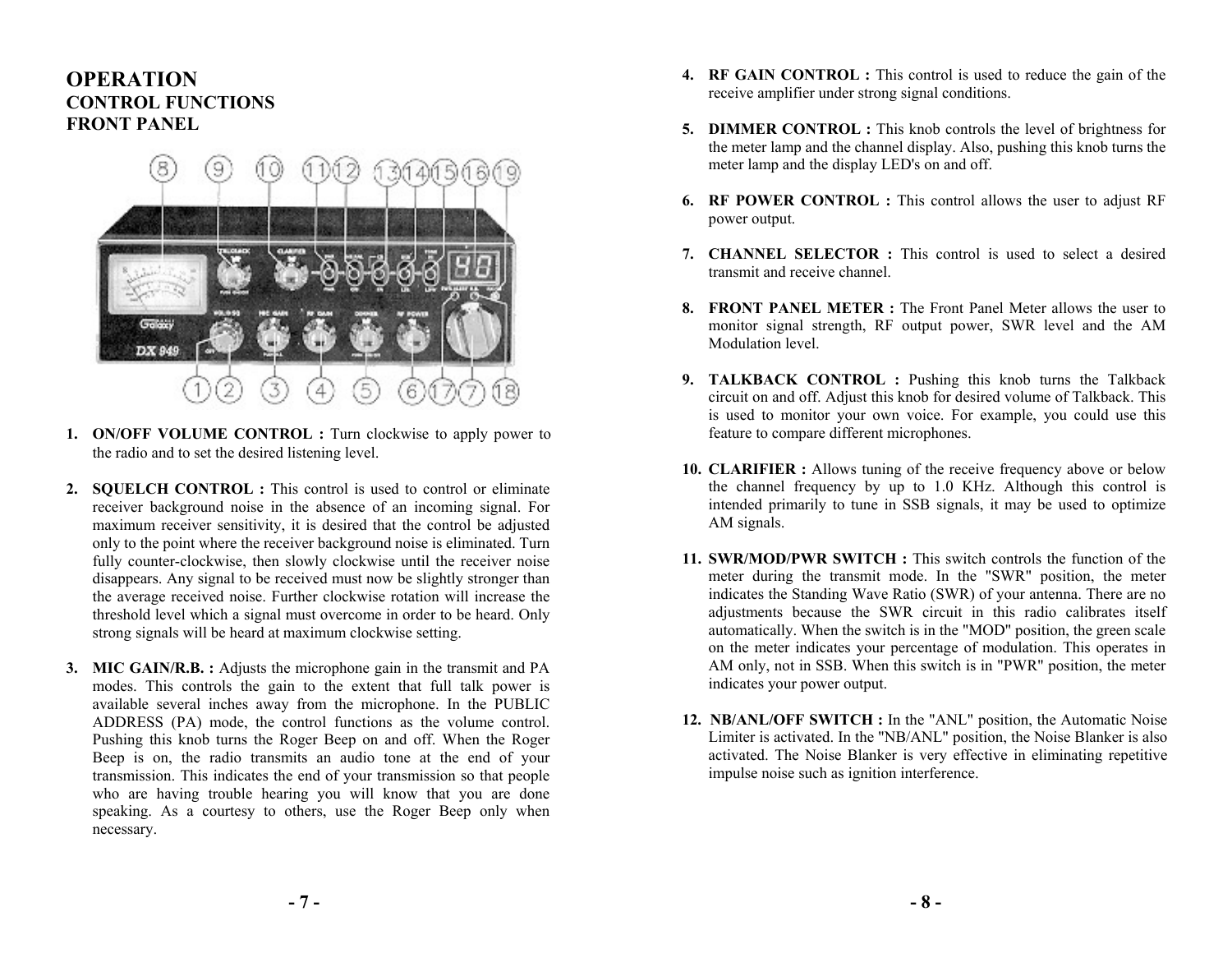- **13. PA/GNF/CB SWITCH :** In the "PA" position, your voice will come out of the speaker that you need to plug in to the "PA. SP." jack on the back of the radio. The radio does not operate when you are in the "PA" mode. The "CB" mode is normal operation of the radio. In the "GNF" mode, you are in CB operation but the Galaxy Noise Filter (GNF) is engaged. This is a special noise filter that de-emphasizes audio high frequency response in order to increase the signal-to-noise ratio of weak signals. While you will notice a dramatic reduction in the "rushing" sound when this filter is activated, it does not have much effect on the signal-to-noise ratio of strong signals.
- **14. MODE SWITCH :** This control allows you to select one of the following operating modes: USB/AM/LSB.
- **15. TONE SWITCH HI/MED/LO :** This switch changes the tone quality. In LO position, bass is increased and in HI position, treble is increased.
- **16. CHANNEL DISPLAY :** The channel display indicates the current selected channel.
- **17. SWR ALERT LED :** This LED lights red when your SWR is higher than about 3:1. This is not an exact indicator of 3:1 SWR, but it is an indication that you should check your SWR reading.
- **18. R.B. LED :** This lights green when the Roger Beep is on.
- **19. RX/TX LED :** This LED is green during receive and red during transmit.

### **REAR PANEL CONNECTOR**



- **1. ANTENNA :** This antenna jack accepts 50 ohms coaxial cable with a PL-259 type plug.
- **2. POWER :** This accepts 13.8V DC power cable with built-in fuse. The power cord provided with the radio has a black and red wire. The black goes to negative and red goes to positive.
- **3. F.C. :** This connector is for the optional Galaxy FC 347 six digit frequency counter. All connections are made through this connector. No soldering is required.
- **4. PA. SP. :** This jack is for PA operation. Before operating, you must first connect a PA speaker (8 ohms, 4W) to this jack.
- **5. EXT. SP :** This jack accepts 4 to 8 ohms, 5 watts external speaker. When the external speaker is connected to this jack, the built-in speaker will be disabled.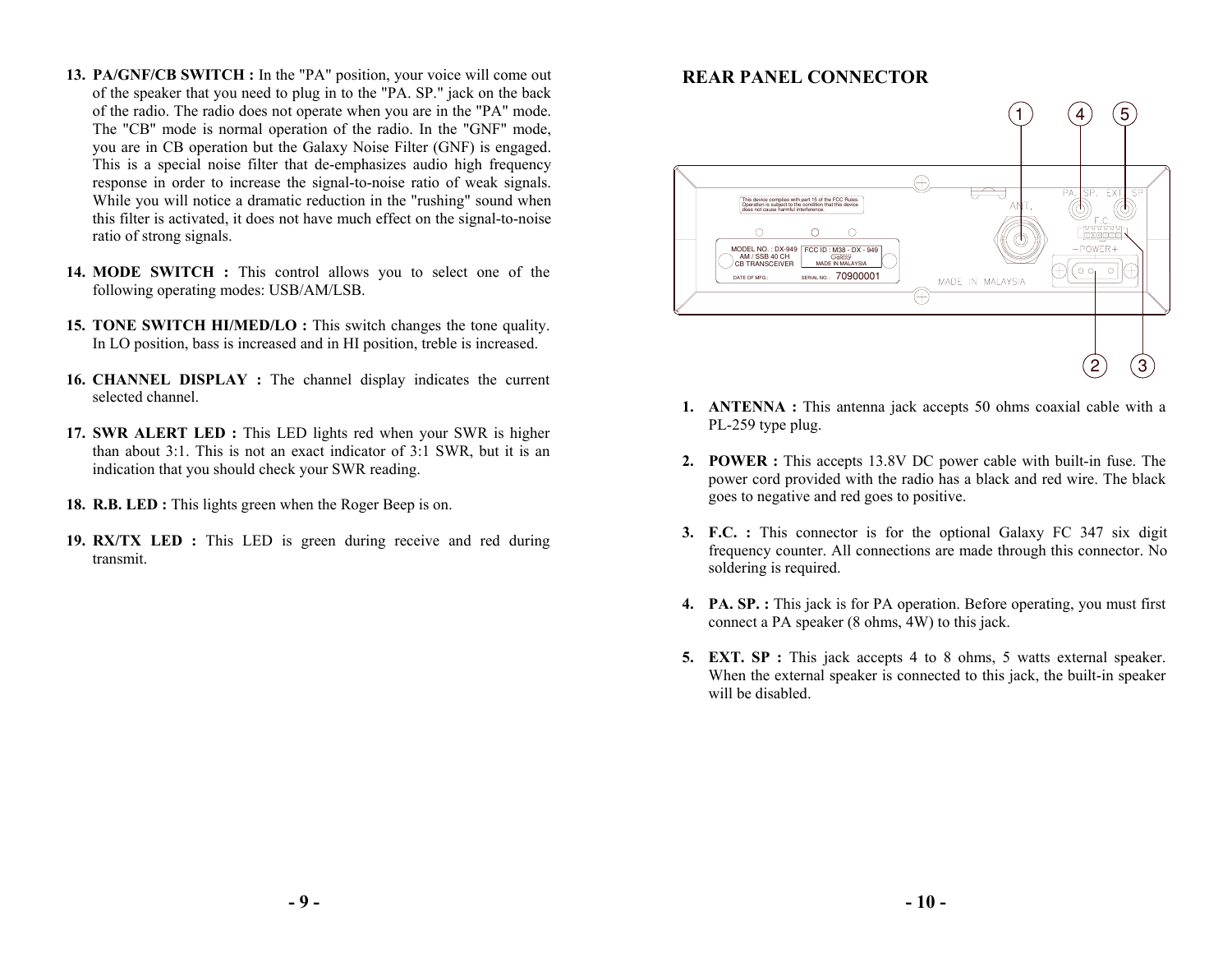## **FREQUENCY RANGE**

| Channel        |            |    | Channel Frequency Channel Channel Frequency |
|----------------|------------|----|---------------------------------------------|
| $\mathbf{1}$   | 26.965 MHz | 21 | 27.215 MHz                                  |
| $\overline{2}$ | 26.975 MHz | 22 | 27.225 MHz                                  |
| 3              | 26.985 MHz | 23 | 27.255 MHz                                  |
| $\overline{4}$ | 27.005 MHz | 24 | 27.235 MHz                                  |
| 5              | 27.015 MHz | 25 | 27.245 MHz                                  |
| 6              | 27.025 MHz | 26 | 27.265 MHz                                  |
| $\overline{7}$ | 27.035 MHz | 27 | 27.275 MHz                                  |
| 8              | 27.055 MHz | 28 | 27.285 MHz                                  |
| 9              | 27.065 MHz | 29 | 27.295 MHz                                  |
| 10             | 27.075 MHz | 30 | 27.305 MHz                                  |
| 11             | 27.085 MHz | 31 | 27.315 MHz                                  |
| 12             | 27.105 MHz | 32 | 27.325 MHz                                  |
| 13             | 27.115 MHz | 33 | 27.335 MHz                                  |
| 14             | 27.125 MHz | 34 | 27.345 MHz                                  |
| 15             | 27.135 MHz | 35 | 27.355 MHz                                  |
| 16             | 27.155 MHz | 36 | 27.365 MHz                                  |
| 17             | 27.165 MHz | 37 | 27.375 MHz                                  |
| 18             | 27.175 MHz | 38 | 27.385 MHz                                  |
| 19             | 27.185 MHz | 39 | 27.395 MHz                                  |
| 20             | 27.205 MHz | 40 | 27.405 MHz                                  |

### **PROCEDURE TO RECEIVE AND TRANSMIT**

### **A. MICROPHONE**

The receiver and transmitter are controlled by the push-to-talk switch on the microphone. Press the switch and the transmitter is activated, release switch to receive. When transmitting, hold the microphone two inches from the mouth and speak clearly in a normal voice. This transceiver comes complete with a low impedance dynamic microphone.

### **B. PROCEDURE TO RECEIVE**

- 1. Be sure that power source, microphone and antenna are connected to the proper connectors before going to the next step.
- 2. Turn unit on by running **VOL** knob clockwise on transceiver.
- 3. Set the **VOL** for a comfortable listening level.
- 4. Set the **MODE** switch to the desired mode.
- 5. Listen to the background noise from the speaker. Turn the **SQ** knob slowly clockwise until the noise just disappears. Leave the control at this setting. This **SQ** is now properly adjusted. The receiver will remain quiet until a signal is actually received. Do not advance the control too far or some of weaker signals will not be heard.
- 6. Set the **CHANNEL** selector switch to the desired channel.
- 7. Set the **RF GAIN** control fully clockwise for maximum receive gain.

### **C. RF POWER CONTROL**

This feature allows for the adjustment of the RF power output continuously over the range of 1 to 4 watts in AM and 4 to 12 watts in USB or LSB.

## **D. PROCEDURE TO TRANSMIT**

- 1. Select the desired channel of transmission
- 2. Set the **MIC GAIN** control fully clockwise.
- 3. If the channel is clear, depress the push-to-talk switch on the microphone and speak in a normal voice.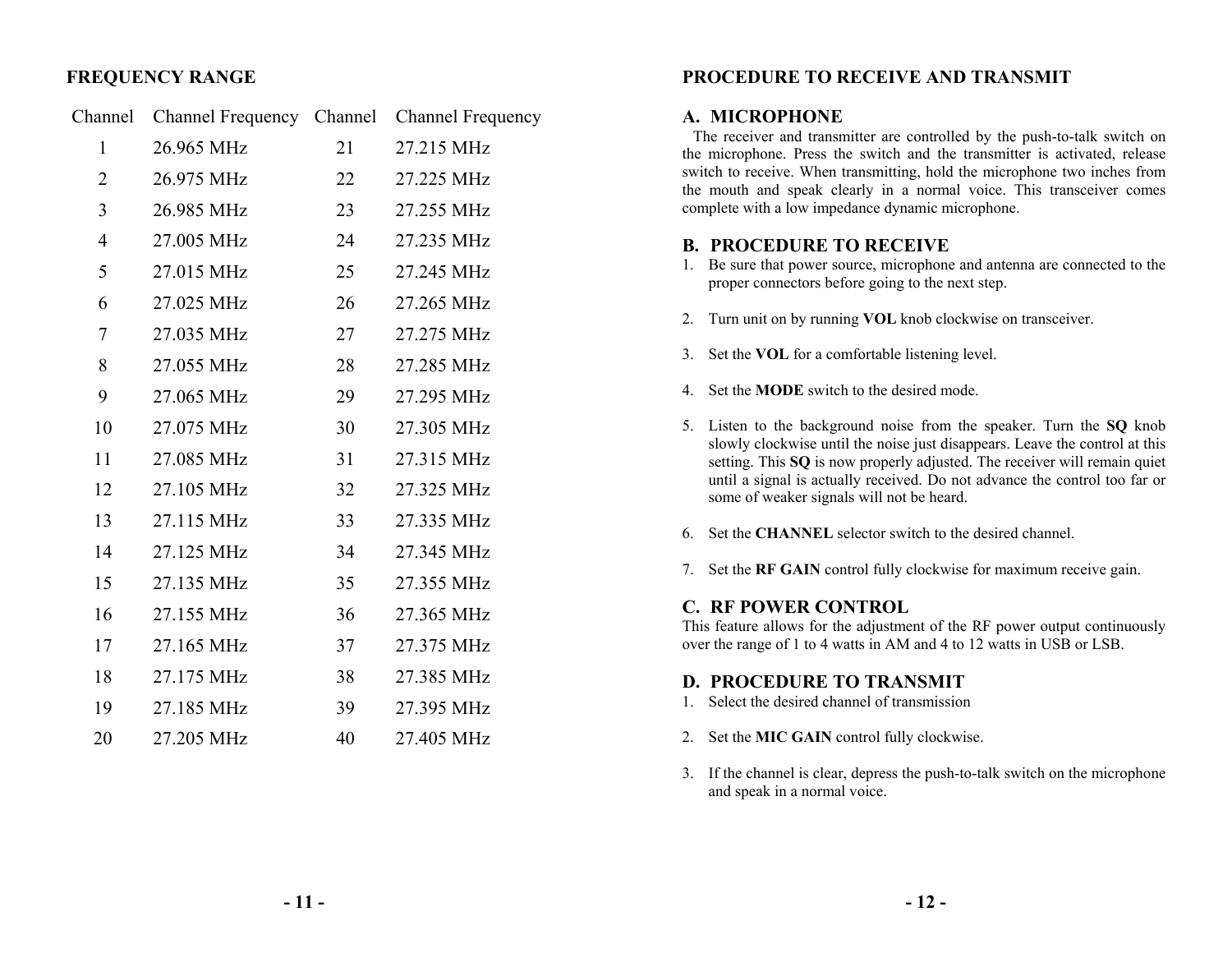### **RECEIVING SSB SIGNALS**

There are three types of signals presently used for communications in the Citizens Band : AM, USB, LSB. When the MODE switch on your unit is placed in the AM position, only standard double-sideband, full carrier signals will be detected. An SSB signal may be recognized while in the AM mode by its characteristic "Donald Duck" sound and the inability of the detector to produce an intelligible output. The USB and LSB modes will detect upper sideband and lower sideband respectively, and standard AM signals.

SSB reception differs from standard AM reception in that an SSB receiver does not require a carrier or opposite sideband to produce an intelligible signal. A single-sideband transmitted signal consists only of the upper or the lower sideband and no carrier is transmitted. The elimination of the carrier from the AM signal helps to eliminate the biggest cause of whistles and tones heard on channels which make even moderately strong AM signals unreadable. Also, SSB takes only half the space of an AM channel, therefore two SSB conversations will fit into each channel, expanding the 40 AM channels to 80 SSB channels. The reduction in channel space required also helps in the receiver because only *half* of the noise and interference can be received with 100% of the SSB signal.

An SSB signal may be received only when the listening receiver is functioning in the same mode. In other words, an upper sideband signal (USB) may be made intelligible *only* if the receiver is functioning in the USB position.

If a lower side band (LSB) signal is heard when the receiver is in the USB mode, no amount of tuning will make the signal intelligible. The reason for this may be understood if you consider that when the modulation is applied to the transmitter's microphone in the USB mode, the transmitter output frequency is increased whereas in the LSB mode the transmitter's output frequency is decreased.

The result in listening to the receiver is that when the MODE switch is in the proper position (either USB or LSB), a true reproduction of a single tone of modulation will result, and if the tone is increased in frequency (such as a low-pitched whistle or a high-pitched whistle) you will hear the increase in the output tone of the receiver. If the incorrect mode is selected, an increase in tone of a whistle applied to the transmitter will cause a decrease in the resultant tone from the receiver.

Thus when a voice is used in place of a whistle or tone, in the proper listening mode the voice will be received correctly whereas in the incorrect mode, the voice will be translated backwards and cannot be made intelligible by the CLARIFIER control. When listening to an AM transmission, a correct sideband is heard in either mode since both upper and lower sidebands are received.

Once the desired SSB mode has been selected, frequency adjustment may be necessary in order to make the incoming signal intelligible. The CLARIFIER control allows the operator to vary frequency above or below the exact frequency of the channel. If the sound of the incoming signal is high or low pitched, adjust the operation of the CLARIFIER.

Consider it as performing the same function as a phonograph speed control. When the speed is set too high, voices will be high-pitched and if set too low, voice will be low-pitched. Also, there is only one correct speed that will make a particular record produce the same sound that was recorded. If the record is played on a turntable that is rotated in the wrong direction (opposite sideband) no amount of speed control (CLARIFIER) will produce an intelligible sound.

An AM signal received while listening in one of the SSB modes will produce a steady tone (carrier) in addition to the intelligence, unless the SSB receiver is tuned to exactly the same frequency by the CLARIFIER control. For simplicity, it is recommended that the AM modes be used to listen to AM signals.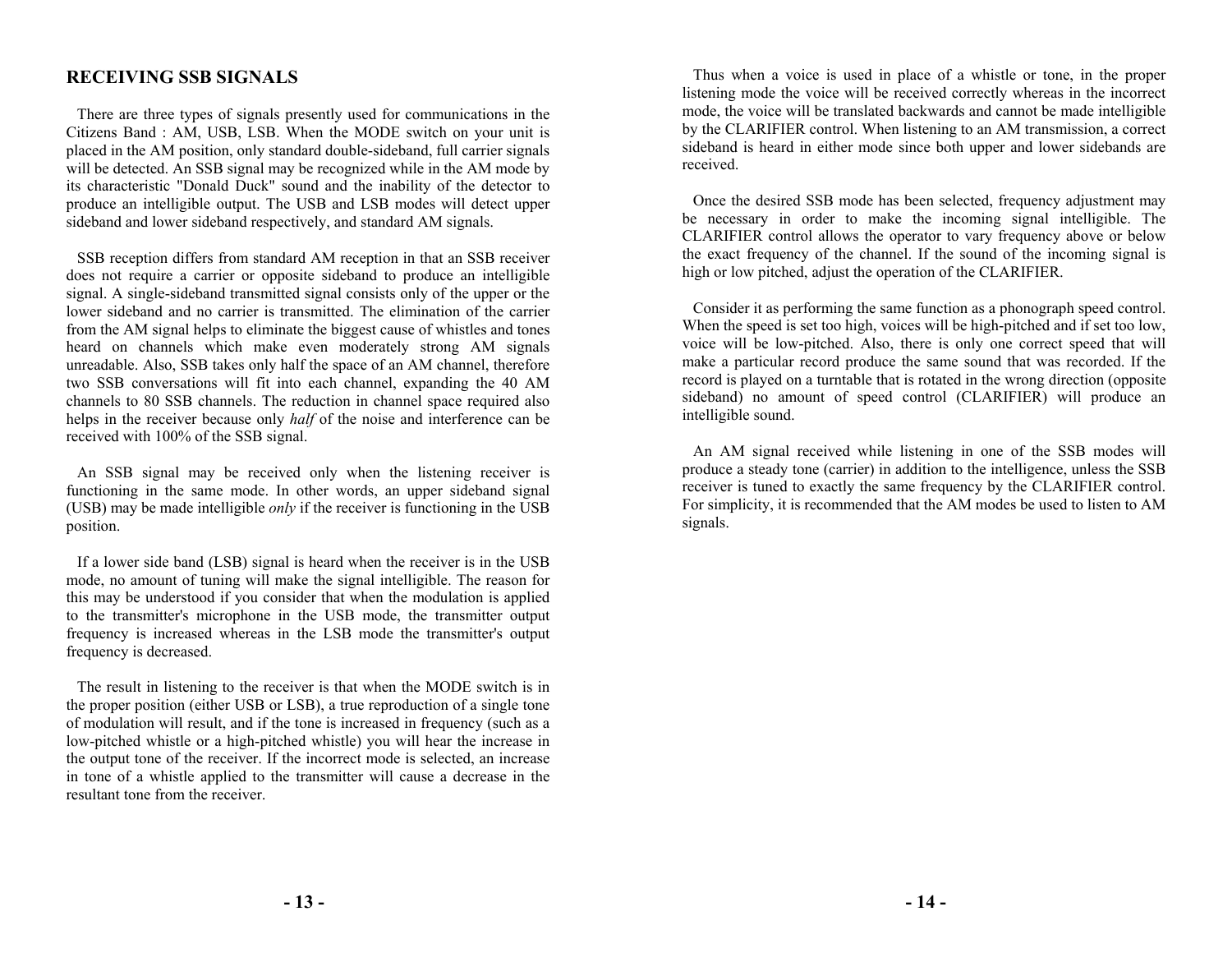### **ALTERNATE MICROPHONES AND INSTALLATION**

For best results, the user should select a low-impedance dynamic type microphone or a transistorized microphone. Transistorized type microphones have low output impedance characteristics. The microphones must be provided with a four-lead cable. The audio conductor and its shielded lead comprise two of the leads. The third lead is for transmit control and fourth is for receiving control.

The microphone should provide the functions shown in schematic below.

| Pin Number | Mic Cable Lead          |
|------------|-------------------------|
|            | Audio Shield            |
| 2          | Audio Lead              |
| 3          | <b>Transmit Control</b> |
|            | Receive Control         |





**Fig. 1** Your transceiver microphone schematic.

If the microphone to be used is provided with pre-cut leads, they must be revised as follows.

- 1. Cut leads so that they extend 7/16" beyond the plastic insulating jacket of the microphone cable.
- 2. All leads should be cut to the same length. Strip the ends of each wire 1/8" and tin the exposed wire.

Before beginning the actual wiring, read carefully the circuit and wiring information provided with the microphone you select. Use the minimum heat required in soldering the connections. Keep the exposed wire lengths to a minimum to avoid shorting when the microphone plug is reassembled.



**Fig. 2** Microphone plug wiring

To wire the microphone cable to the plug provided, proceed as follows :

- 1. Remove the retaining screw.
- 2. Unscrew the housing from the pin receptacle body.
- 3. Loosen the two cable clamp retainer screws.
- 4. Feed the microphone cable through the housing, knurled ring and washer as shown Figure 2.
- 5. The wires must now be soldered to the pins as indicated in the above wiring tables. If a vise or clamping tool is available it should be used to hold the pin receptacle body during the soldering operation, so that both hands are free to perform the soldering.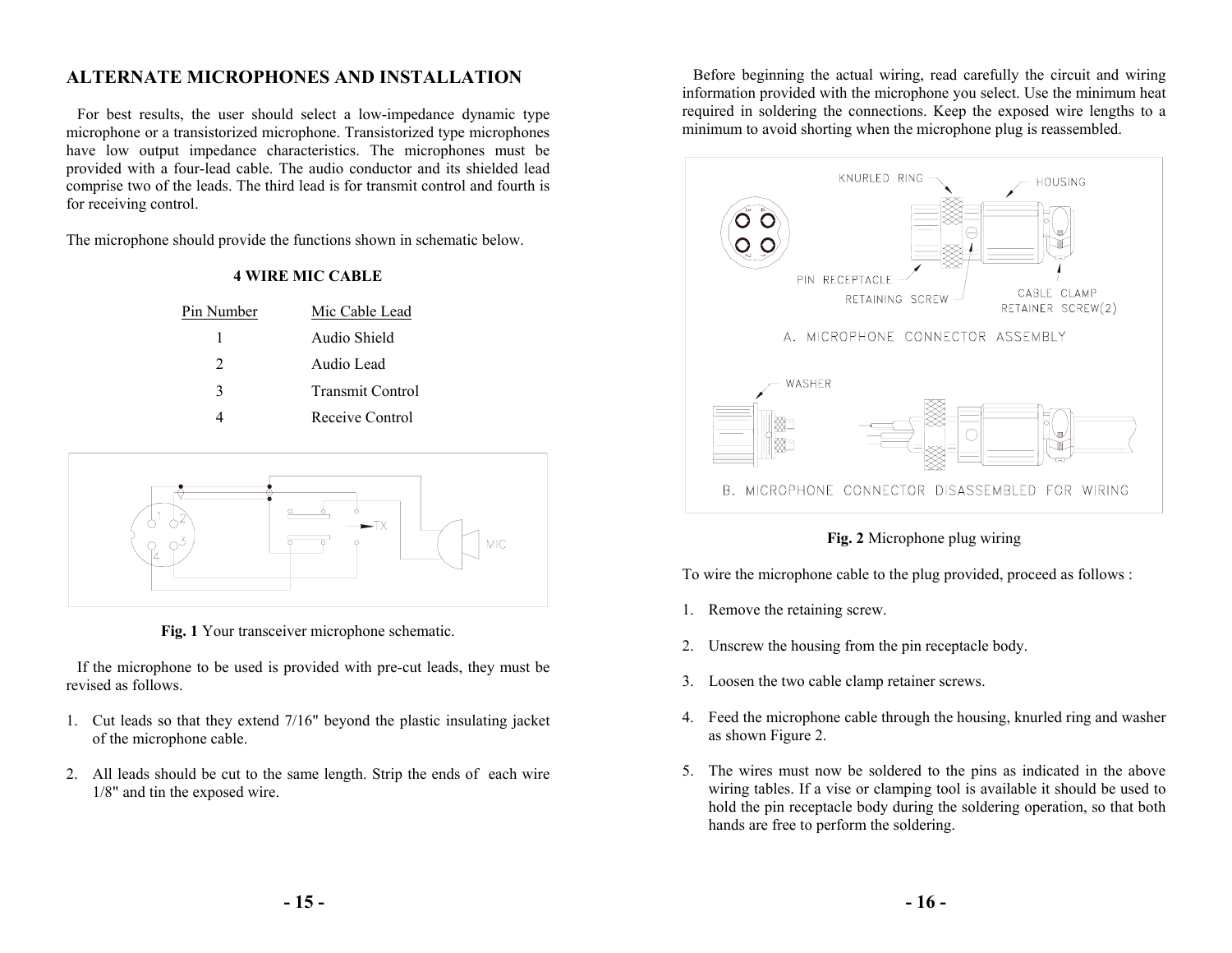If a vise or clamping tool is not available, the pin receptacle body can be held in a stationary position by inserting it into the microphone jack on the front panel. The numbers of the microphone plug are shown in Fig. 3, as viewed from the back of the plug. Before soldering the wire to the pins, pre-tin the wire receptacle of each pin of the plug.



**Fig. 3** Microphone plug pin numbers viewed from rear of pin receptacle.

Be sure that the housing and the knurled ring of Figure 2 are pushed back onto the microphone cable before starting to solder. If the washer is not captive to the pin receptacle body, make sure that it is placed on the threaded portion of the pin receptacle body before soldering.

If the microphone jack is used to hold the pin receptacle during soldering operation, best results are obtained when the connections to pin 1 and 3 are made first and then the connections to pins 2 and 4. Use a minimum amount of soldering and be careful to prevent excessive solder accumulation on pins, which could cause a short between the pin and the microphone plug housing.

- 6. When all soldering connections to the pins of the microphone are completed, push the knurled ring and the housing forward and screw the housing onto the threaded portion of the pin receptacle body. Note the location of the screw clearance hole in the plug housing with respect to the threaded hole in the pin receptacle body. When the housing is completely threaded into the pin receptacle body, a final fraction of a turn either clockwise or counterclockwise may be required to align the screw hole with the threaded hole in the pin receptacle body. When these are aligned, the retaining screw is then screwed into place to secure the housing to the pin receptacle body.
- 7. The two cable clamp retainer screws should now be tightened to secure the housing to the microphone cord. If the cutting directions have been carefully followed, the cable clamp should secure to the insulation jacket of the microphone cable.

8. Upon completion of the microphone plug wiring, connect and secure the microphone plug in the transceiver.

## **MAINTENANCE AND ADJUSTMENT**

This transceiver is specifically designed for the environment encountered in mobile installations. The use of all solid state circuitry and its light weight result in high reliability. Should a failure occur, however, replace parts only with identical parts. Do not substitute.

#### **NOTE**

If the performance described in the OPERATION and MAINTENANCE AND ADJUSTMENT sections is not obtained, review the operating instructions to insure that proper procedures were followed.

#### **FCC WARNING**

All transmitter adjustments other than those provided on front panel by the manufacturer must be made by or under the supervision of the holder of an FCC – issued general radio telephone operator's license.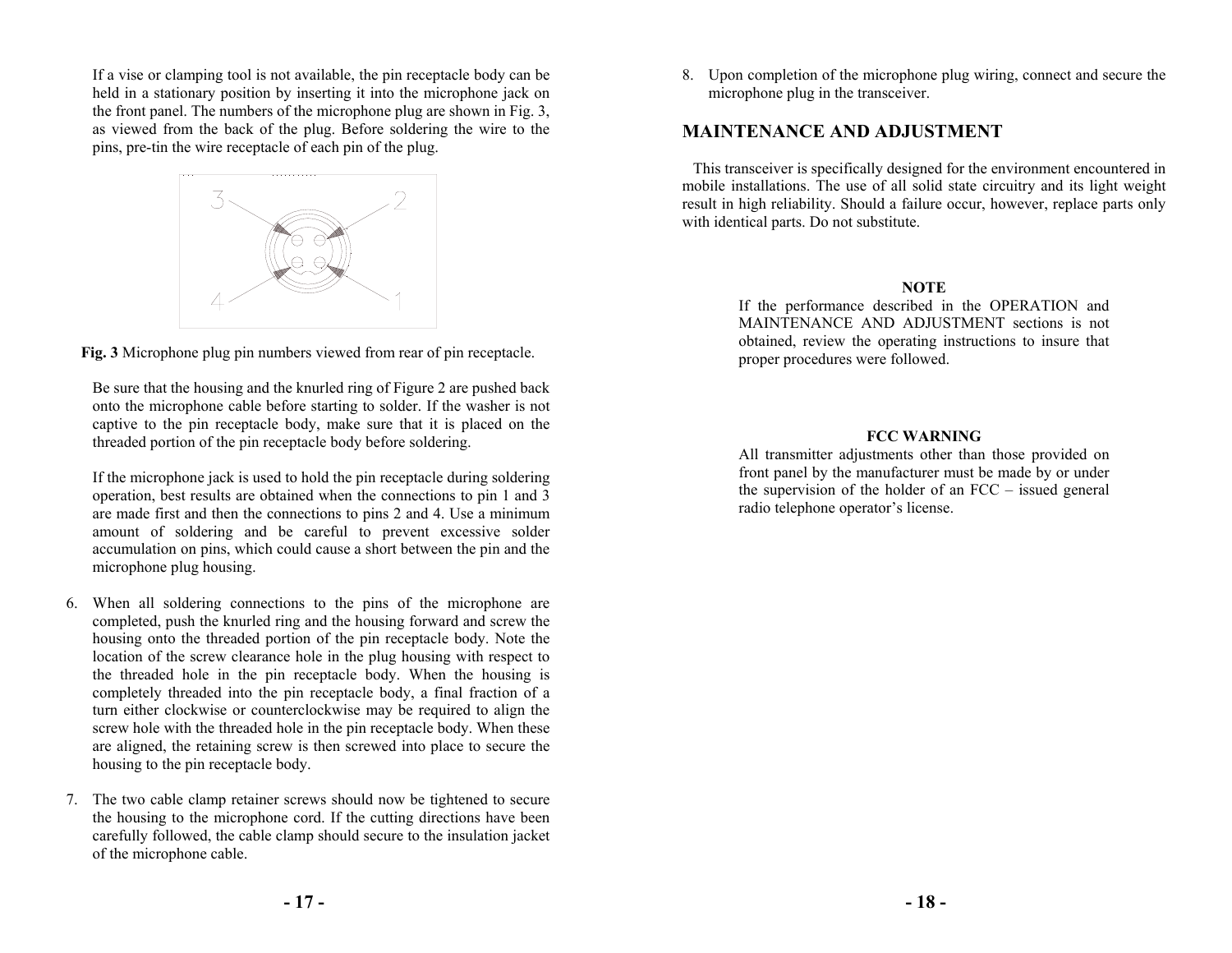### **A FEW RULES THAT SHOULD BE OBEYED**

- 1. You are not allowed to carry on a conversation with another station for more than five minutes at a time without taking a one-minute break, to give others a chance to use the channel.
- 2. You are not allowed to blast others off the air by over-powering them with illegally amplified transmitter power, or illegally high antennas.
- 3. You can't use the transceiver to promote illegal activities.
- 4. You are not allowed to use profanity.
- 5. You may not play music in your transceiver.
- 6. You may not use your transceiver to sell merchandised or professional service.

### **HOW YOUR CB CAN SERVE YOU**

1. Warn of traffic tie ups ahead. 2. Provide weather and road information.

7. Make friends for you as you travel.

- 3. Provide help fast in event of emergency or breakdown.
- 4. Suggest good spots to eat and sleep.
- 5. Make long trips more interesting, and help keep you awake.
- 6. Provide direct contact with your office or home.
- 
- 8. Provide "local information" to find your destination.
- 9. Help law enforcement officers by reporting drunk and reckless drivers.

### **USE CH 9 FOR EMERGENCY MESSAGES ONLY**

The FCC gives the following examples of permitted and prohibited types of communications for use in an emergency. These are guidelines and are not intended to be all inclusive.

| Permitted      | <b>Example Message</b>                                                                                            |
|----------------|-------------------------------------------------------------------------------------------------------------------|
| <b>YES</b>     | "A tornado sighted six miles north of town.                                                                       |
| NO.            | "This is observation post number 10. No tornado"<br>sighted.                                                      |
| YES            | "I am out of gas on interstate 95"                                                                                |
| NO.            | "I am out of gas in my driveway"                                                                                  |
| <b>YES</b>     | "There is a four-car collision at Exit 10 on the<br>Beltway, send police and ambulance."                          |
| N <sub>O</sub> | "Traffic is moving smoothly on the Beltway"                                                                       |
| <b>YES</b>     | "Base to Unit 1, the Weather Bureau has just<br>issued a thunder storm warning. Bring the<br>sailboat into port." |
| N <sub>O</sub> | "Attention all motorists. The weather Bureau<br>advises that the snow tomorrow will accumulate<br>4 to 6 inches.  |
| <b>YES</b>     | "There is a fire in the building on the corner of<br>6th and Main Streets."                                       |
| NO             | "This is Halloween patrol unit number 3.<br>Everything is quiet here."                                            |